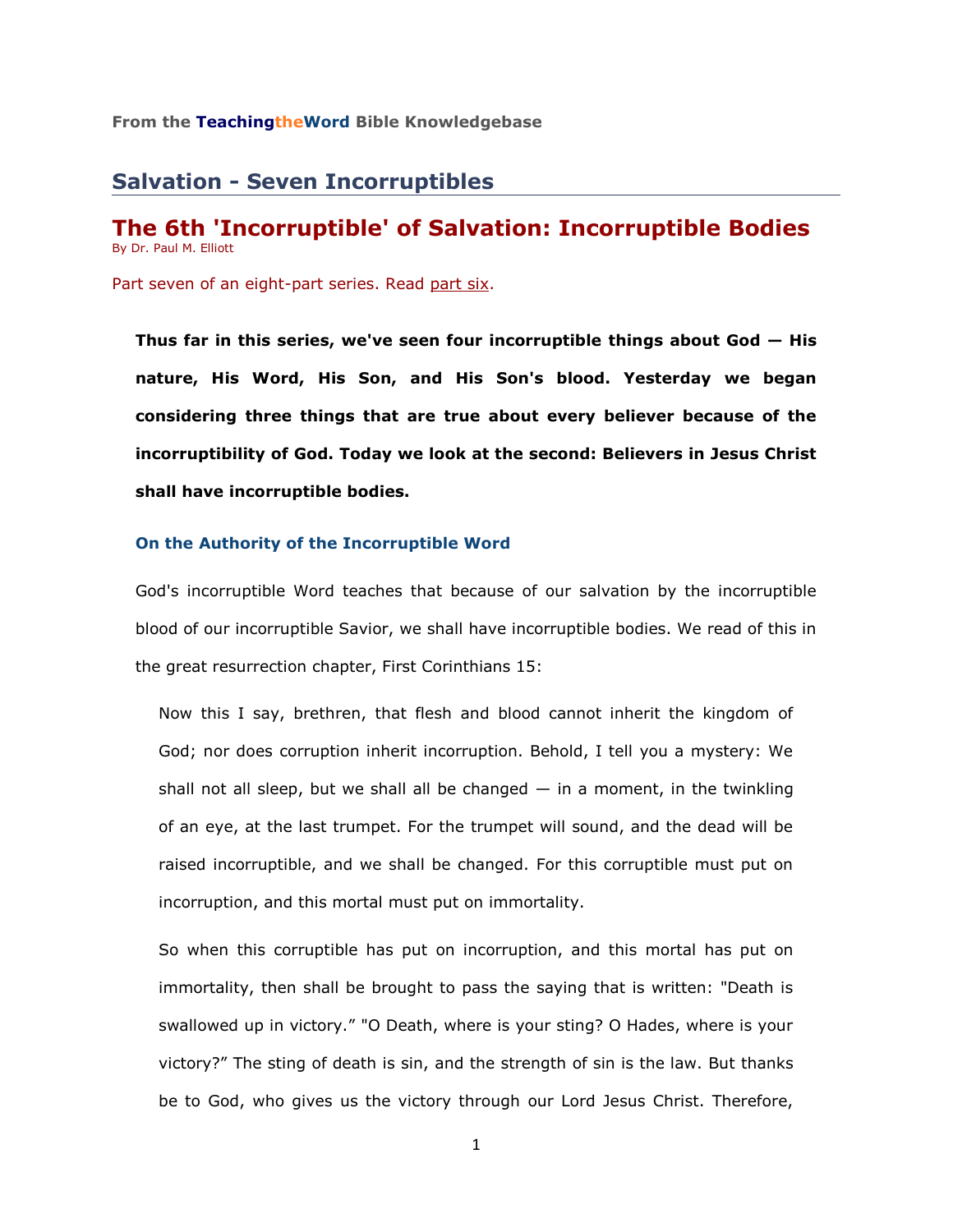my beloved brethren, be steadfast, immovable, always abounding in the work of the Lord, knowing that your labor is not in vain in the Lord. (1 Corinthians 15:50-58)

### **Ultimate Victory - No More Defeats**

Believers are going to be given incorruptible bodies, because God has given us the victory through our Lord Jesus Christ. Sometimes in our flesh we tend to focus on all the defeats of this life. Personal defeats because of the problem of indwelling sin. And corporate defeats as well: Sometimes the true church of Jesus Christ around the world looks so small and ineffectual to the human eye. But this passage reminds us that, in the great plan of God, by His grace and by His grace alone, we are on the winning side. And someday we are going to see that. No more personal defeats. No more corporate defeats. All of the saints of all time, raised together, incorruptible. No sting of death. No more strength of sin. "Thanks be to God, who has given us the victory through our Lord Jesus Christ."

## **Next: [We Shall Have a Incorruptible Crown](http://www.teachingtheword.org/apps/articles/web/articleid/69718/columnid/5861/default.asp)**

**tq0177**

# **Related Articles · [More Articles](http://73011.netministry.com/apps/articles/web/columnid/5861/default.asp)**

#### **[The 7th 'Incorruptible' of Salvation: An Incorruptible Crown](http://73011.netministry.com/apps/articles/web/articleid/69718/columnid/5861/default.asp)**

Today we come to the last of the seven incorruptible things: We shall receive an incorruptible crown.

#### **[What are the Seven 'Incorruptibles' of Salvation?](http://73011.netministry.com/apps/articles/web/articleid/61117/columnid/5861/default.asp)**

Believers' present certainty of salvation, and confident expectation of Heaven, involves seven incorruptible things.

#### **[The 1st 'Incorruptible' of Salvation: The Incorruptible God](http://73011.netministry.com/apps/articles/web/articleid/61118/columnid/5861/default.asp)**

The first four "incorruptibles" have to do with God's own nature. Today we consider the first, the incorruptibility of God Himself.